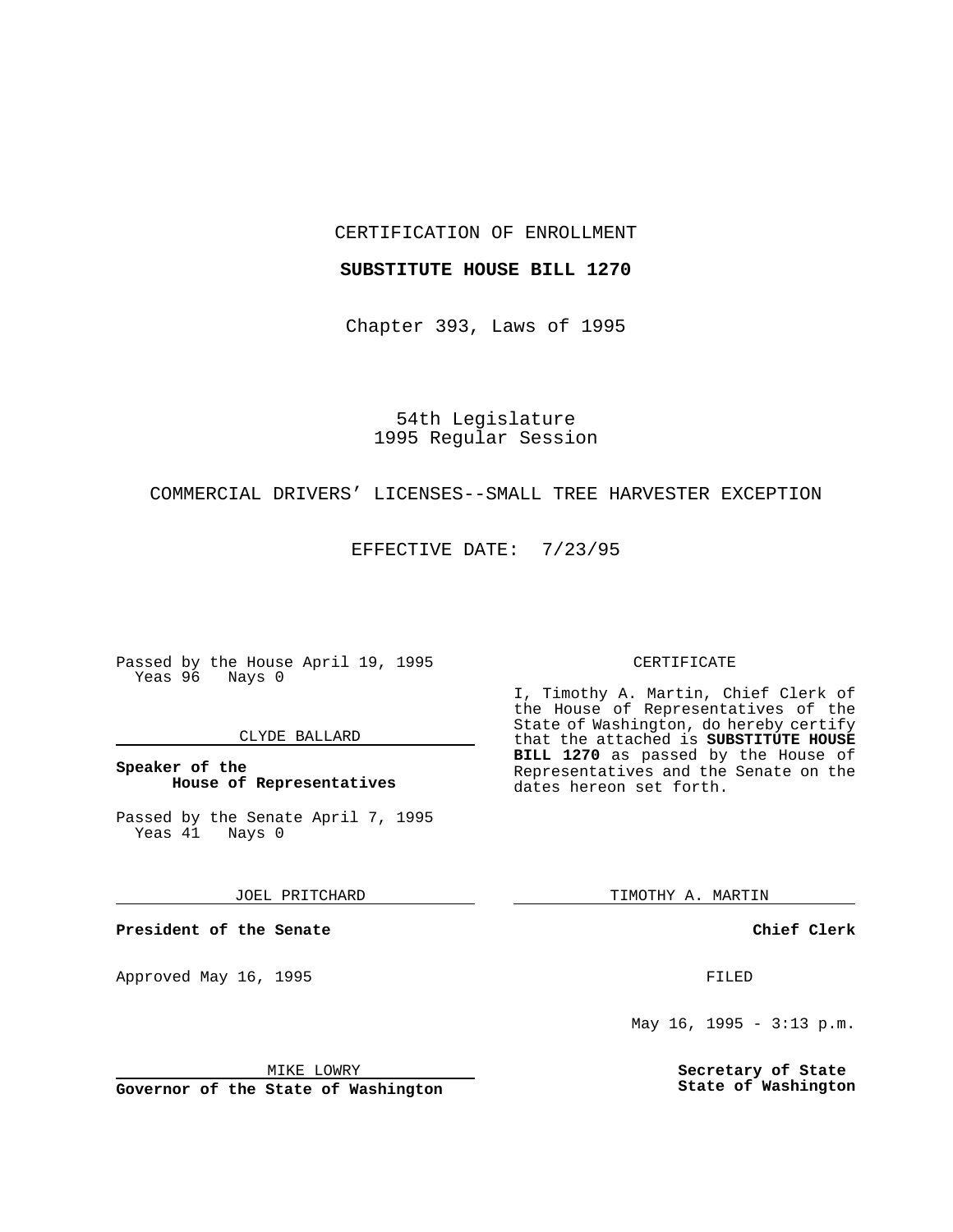# **SUBSTITUTE HOUSE BILL 1270** \_\_\_\_\_\_\_\_\_\_\_\_\_\_\_\_\_\_\_\_\_\_\_\_\_\_\_\_\_\_\_\_\_\_\_\_\_\_\_\_\_\_\_\_\_\_\_

\_\_\_\_\_\_\_\_\_\_\_\_\_\_\_\_\_\_\_\_\_\_\_\_\_\_\_\_\_\_\_\_\_\_\_\_\_\_\_\_\_\_\_\_\_\_\_

## AS AMENDED BY THE SENATE

Passed Legislature - 1995 Regular Session

#### **State of Washington 54th Legislature 1995 Regular Session**

**By** House Committee on Transportation (originally sponsored by Representatives Morris, Benton, Sheldon, Pennington, Basich, Chappell, Kessler, Schoesler, Boldt, Hatfield, Stevens and Johnson)

Read first time 02/17/95.

1 AN ACT Relating to farm vehicle exceptions to commercial driver's 2 license requirements; and amending RCW 46.25.050.

3 BE IT ENACTED BY THE LEGISLATURE OF THE STATE OF WASHINGTON:

4 **Sec. 1.** RCW 46.25.050 and 1990 c 56 s 1 are each amended to read 5 as follows:

 (1) Drivers of commercial motor vehicles shall obtain a commercial driver's license as required under this chapter by April 1, 1992. The director shall establish a program to convert all qualified commercial motor vehicle drivers by that date. After April 1, 1992, except when driving under a commercial driver's instruction permit and a valid automobile or classified license and accompanied by the holder of a commercial driver's license valid for the vehicle being driven, no person may drive a commercial motor vehicle unless the person holds and is in immediate possession of a commercial driver's license and applicable endorsements valid for the vehicle they are driving. However, this requirement does not apply to any person:

17 (a) Who is the operator of a farm vehicle, and the vehicle is:

18 (i) Controlled and operated by a farmer;